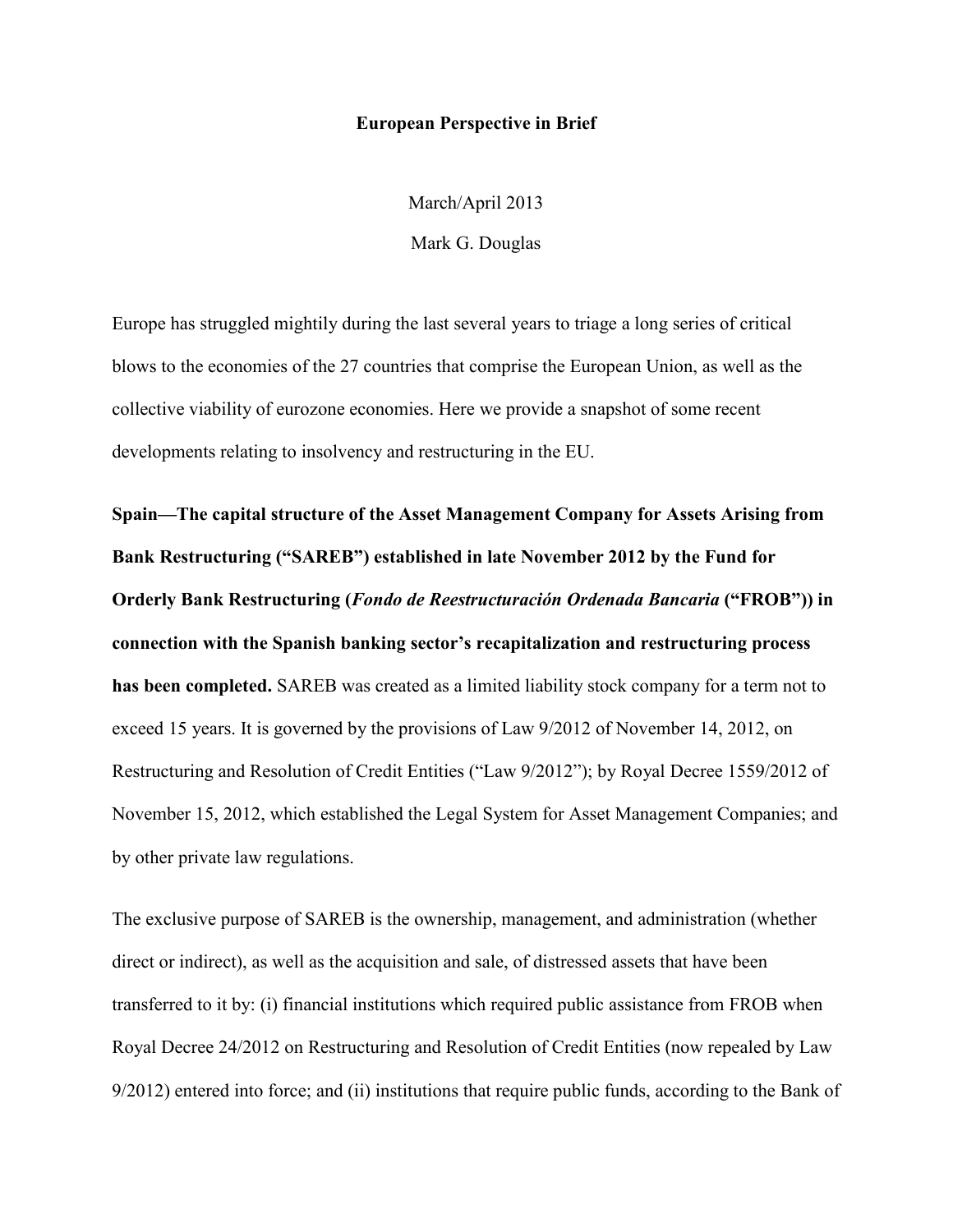Spain's judgment and independent analysis of the capital needs and the quality of the assets of the Spanish financial system (carried out within the framework of the Memorandum of Understanding on Financial-Sector Policy Conditionality executed by Spanish and European authorities on July 20, 2012).

SAREB will be managing total assets of more than €50 billion after acquiring the assets of Group 1 entities (i.e*.*, banks that have already been nationalized: Bankia, Catalunya Bank, NCG Banco-Banco Gallego, and Banco de Valencia) for approximately €36.7 billion and the assets of Group 2 entities (i.e*.*, banks that require public capital: BMN, Liberbank, Caja3, and CEISS) for approximately €14 billion, all according to parameters defined by restructuring plans approved by the European Commission on November 28, 2012.

**Germany—On January 3, 2013, the German Ministry of Justice circulated draft legislation that would establish procedures to govern the coordination of insolvency proceedings of affiliated companies.** Existing German law does not provide for a joint approach to such insolvencies but is instead structured to accommodate companies on an individual basis. Under current law, an insolvency petition must be filed in the court of the district where the center of a group member's economic activity is located. This often results in the involvement of multiple insolvency courts and the appointment of multiple officeholders to administer the insolvency proceedings of group members. As a result, it is frequently difficult to achieve the best results for stakeholders in cases where corporate functions serving the whole group have been allocated to a single group member before insolvency proceedings or where similar dependencies exist among group members. Close cooperation of group members following the filing of an insolvency petition may not be possible if different courts and officeholders are involved, although such cooperation may be desirable for economic reasons. The proposed legislation is intended to